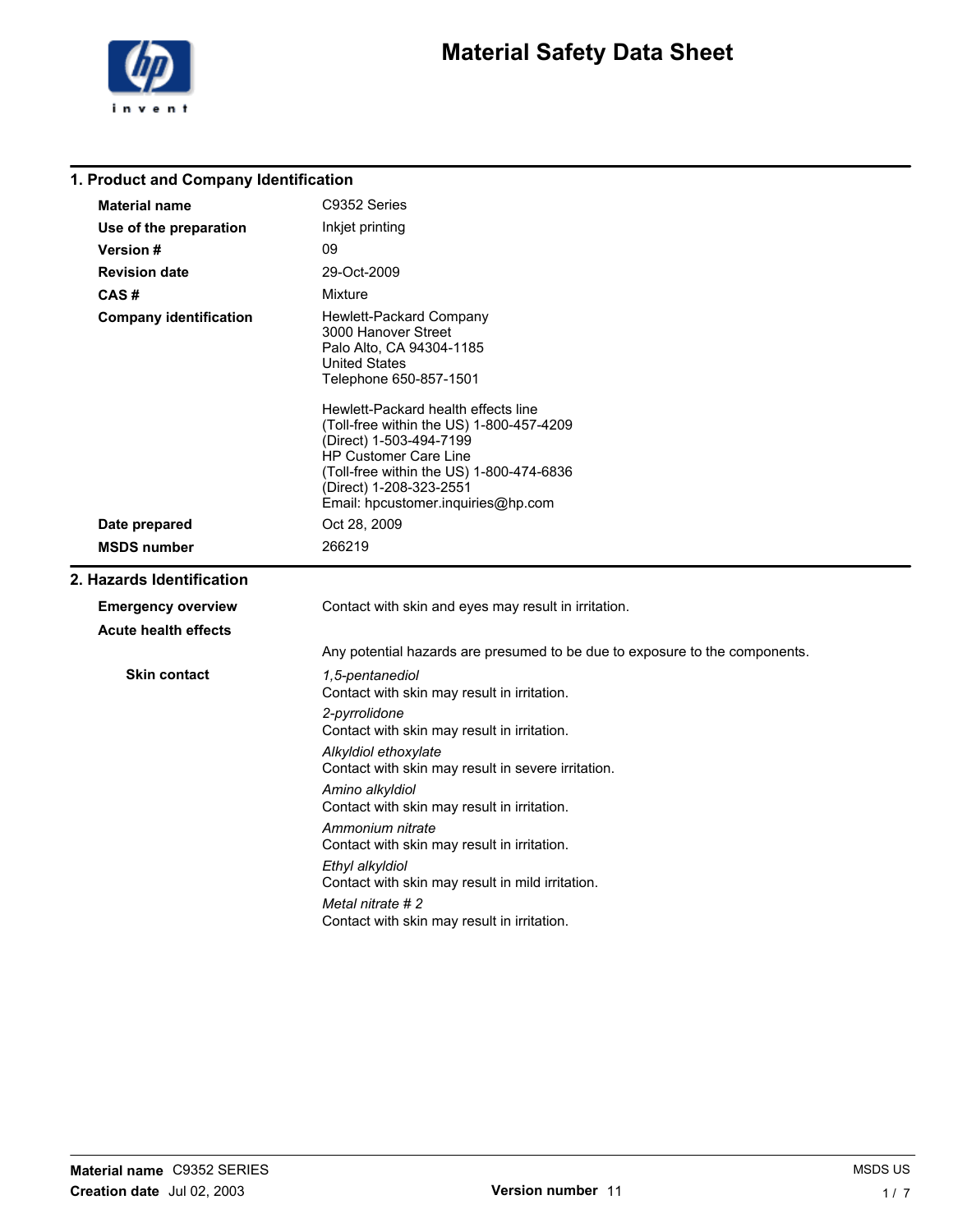

| Eye contact                     | 1,5-pentanediol<br>Contact with eyes may result in irritation.                                                                                  |
|---------------------------------|-------------------------------------------------------------------------------------------------------------------------------------------------|
|                                 | 2-pyrrolidone                                                                                                                                   |
|                                 | Contact with eyes may result in irritation.<br>Alkyldiol ethoxylate                                                                             |
|                                 | Contact can cause moderate to severe irritation and possible injury to the eyes.                                                                |
|                                 | Amino alkyldiol<br>Contact with eyes may result in irritation.                                                                                  |
|                                 | Ammonium nitrate<br>Contact with eyes may result in irritation.                                                                                 |
|                                 | Ethyl alkyldiol<br>Contact with eyes may result in mild irritation.                                                                             |
|                                 | Metal nitrate #2<br>Contact with eyes may result in irritation.                                                                                 |
| <b>Inhalation</b>               | 2-pyrrolidone<br>Inhalation may result in respiratory irritation.                                                                               |
|                                 | Amino alkyldiol<br>Inhalation may result in respiratory irritation.                                                                             |
|                                 | Ammonium nitrate<br>Inhalation may result in respiratory irritation.                                                                            |
|                                 | Metal nitrate # 2<br>Inhalation may result in respiratory irritation.                                                                           |
| Ingestion                       | 2-pyrrolidone<br>Ingestion may result in nausea, vomiting and diarrhea.                                                                         |
|                                 | Alkyldiol ethoxylate<br>Ingestion may cause irritation of mouth, throat, nausea, vomiting and diarrhea.                                         |
|                                 | Ammonium nitrate<br>Contains nitrate salts, may cause methemoglobinemia.                                                                        |
|                                 | Metal nitrate #2<br>Contains nitrate salts, may cause methemoglobinemia.                                                                        |
|                                 | Substituted phthalocyanine salt # 2<br>Harmful if swallowed.                                                                                    |
| <b>Potential health effects</b> |                                                                                                                                                 |
| <b>Routes of exposure</b>       | Potential routes of overexposure to this product are skin and eye contact                                                                       |
|                                 | Inhalation of vapor and ingestion are not expected to be significant routes of exposure for this<br>product under normal use conditions.        |
|                                 | Complete toxicity data are not available for this specific formulation                                                                          |
| <b>Chronic health effects</b>   | Cyan ink:<br>Substituted phthalocyanine salt: Prolonged ingestion exposure may cause serious damage to<br>health.                               |
| Carcinogenicity                 | None of the components present in this formulation at concentrations equal to or greater than<br>0.1% are listed by EU, MAK, IARC, NTP or OSHA. |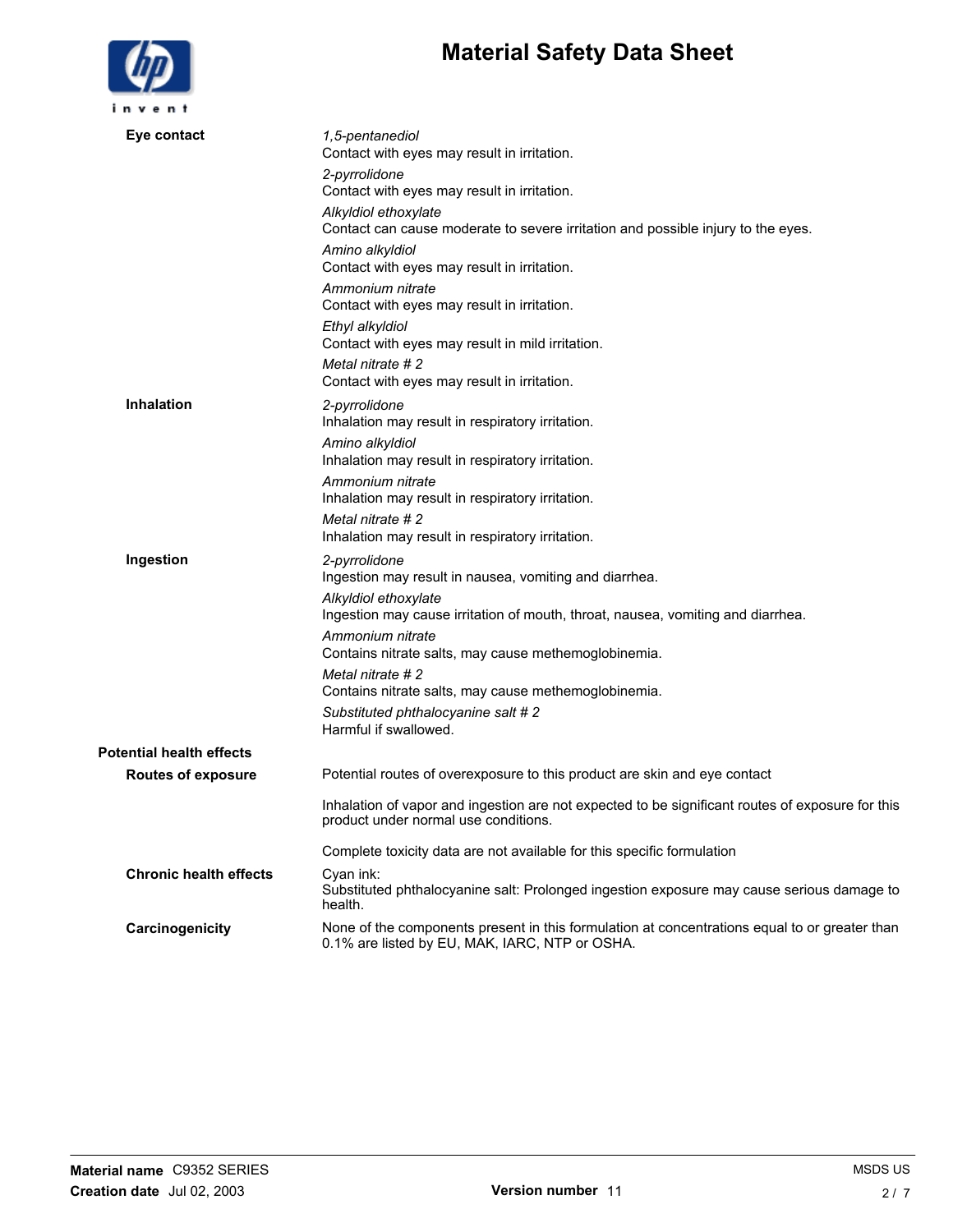

### 3. Composition / Information on Ingredients

| <b>Component/Substance</b>                  |                                   | <b>CAS Number</b>                                                  | % By Weight                                                                                       |
|---------------------------------------------|-----------------------------------|--------------------------------------------------------------------|---------------------------------------------------------------------------------------------------|
| Cyan ink                                    |                                   |                                                                    |                                                                                                   |
| Water                                       |                                   | 7732-18-5                                                          | < 70                                                                                              |
| 1,5-pentanediol                             |                                   | 111-29-5                                                           | < 10                                                                                              |
| 2-pyrrolidone                               |                                   | 616-45-5                                                           | < 7.5                                                                                             |
| Ethyl alkyldiol                             |                                   | Proprietary                                                        | < 7.5                                                                                             |
| Metal nitrate #2                            |                                   | Proprietary                                                        | < 7.5                                                                                             |
| Alkyldiol ethoxylate                        |                                   | Proprietary                                                        | < 2.5                                                                                             |
| Ammonium nitrate                            |                                   | 6484-52-2                                                          | < 2.5                                                                                             |
| Substituted phthalocyanine salt #2          |                                   | Proprietary                                                        | < 2.5                                                                                             |
| Magenta ink                                 |                                   |                                                                    |                                                                                                   |
| Water                                       |                                   | 7732-18-5                                                          | < 70                                                                                              |
| 1,5-pentanediol                             |                                   | 111-29-5                                                           | < 10                                                                                              |
| 2-pyrrolidone                               |                                   | 616-45-5                                                           | < 7.5                                                                                             |
| Ethyl alkyldiol                             |                                   | Proprietary                                                        | < 7.5                                                                                             |
| Metal nitrate #2                            |                                   | Proprietary                                                        | < 7.5                                                                                             |
| Alkyldiol ethoxylate                        |                                   | Proprietary                                                        | < 2.5                                                                                             |
| Amino alkyldiol                             |                                   | Proprietary                                                        | < 2.5                                                                                             |
| Ammonium nitrate                            |                                   | 6484-52-2                                                          | < 2.5                                                                                             |
| <b>Yellow ink</b>                           |                                   |                                                                    |                                                                                                   |
| Water                                       |                                   | 7732-18-5                                                          | < 70                                                                                              |
| 1,5-pentanediol                             |                                   | 111-29-5                                                           | < 10                                                                                              |
| 2-pyrrolidone                               |                                   | 616-45-5                                                           | < 7.5                                                                                             |
| Ethyl alkyldiol                             |                                   | Proprietary                                                        | < 7.5                                                                                             |
| Metal nitrate #2                            |                                   | Proprietary                                                        | < 7.5                                                                                             |
| Alkyldiol ethoxylate                        |                                   | Proprietary                                                        | < 2.5                                                                                             |
| Ammonium nitrate                            |                                   | 6484-52-2                                                          | < 2.5                                                                                             |
| <b>Composition comments</b>                 | Communication Standard).          | This ink supply contains an aqueous ink formulation.               | This product has been evaluated using criteria specified in 29 CFR 1910.1200 (Hazard              |
| 4. First Aid Measures                       |                                   |                                                                    |                                                                                                   |
| <b>First aid procedures</b>                 |                                   |                                                                    |                                                                                                   |
| Eye contact                                 |                                   |                                                                    | Do not rub eyes. Immediately flush with large amounts of clean, warm water (low pressure) for     |
|                                             |                                   |                                                                    | at least 15 minutes or until particles are removed. If irritation persists get medical attention. |
| <b>Skin contact</b>                         | attention.                        |                                                                    | Wash affected areas thoroughly with mild soap and water. If irritation persists get medical       |
| <b>Inhalation</b>                           |                                   | Move to fresh air. If symptoms persist, get medical attention.     |                                                                                                   |
| Ingestion                                   |                                   | If ingestion of a large amount does occur, seek medical attention. |                                                                                                   |
| 5. Fire Fighting Measures                   |                                   |                                                                    |                                                                                                   |
| Flash point and method                      |                                   | > 200 °F (> 93.3 °C); Pensky-Martens Closed Cup                    |                                                                                                   |
| <b>Hazardous combustion</b>                 | Refer to section 10.              |                                                                    |                                                                                                   |
| products                                    |                                   |                                                                    |                                                                                                   |
| <b>Flammable properties</b>                 | None known.                       |                                                                    |                                                                                                   |
| <b>Extinguishing media</b>                  |                                   |                                                                    |                                                                                                   |
| Suitable extinguishing<br>media             | CO2, water, dry chemical, or foam |                                                                    |                                                                                                   |
| Unsuitable extinguishing<br>media           | None known.                       |                                                                    |                                                                                                   |
| <b>Unusual fire and explosion</b><br>hazard | None known.                       |                                                                    |                                                                                                   |
|                                             |                                   |                                                                    |                                                                                                   |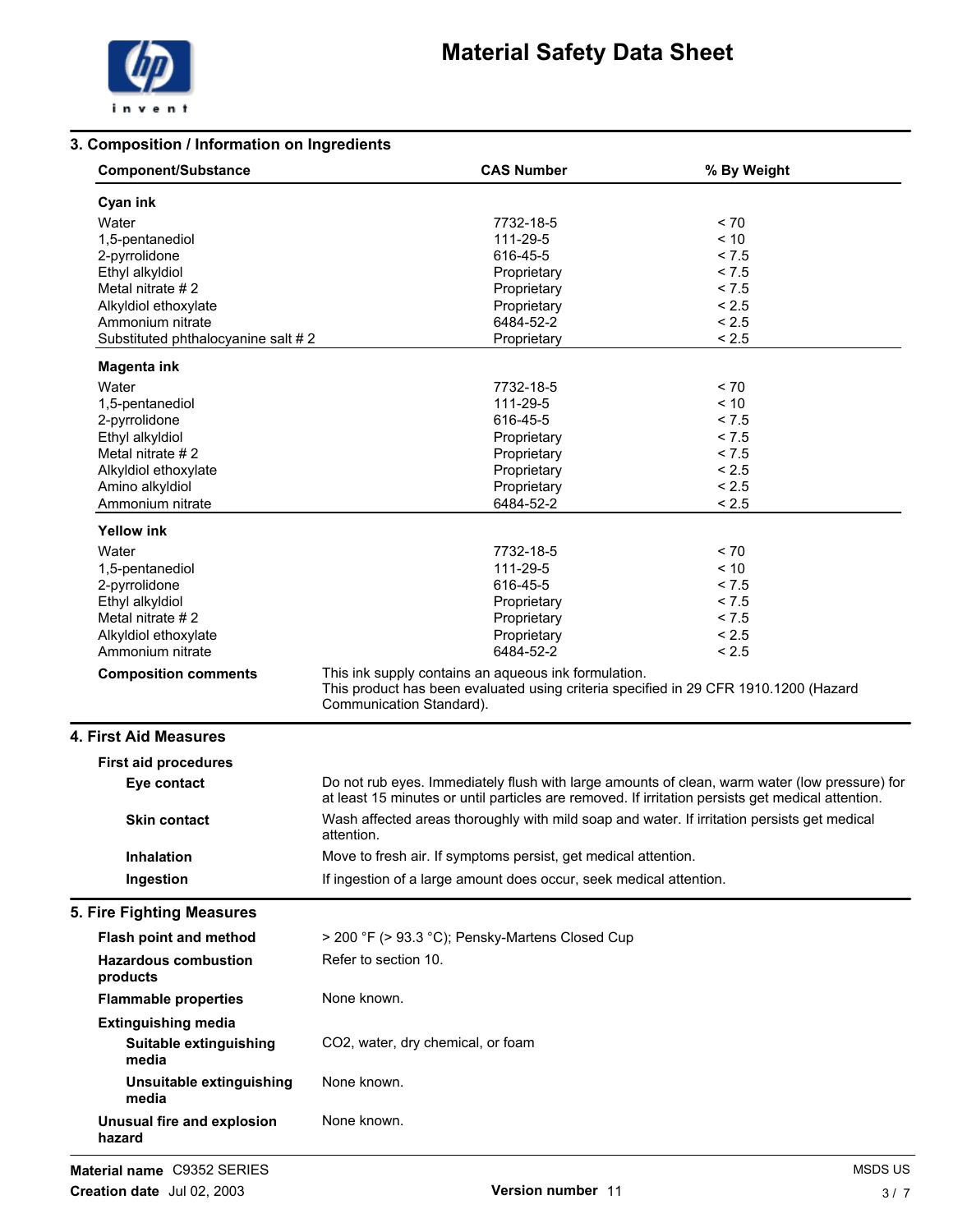

Special firefighting procedures None established.

| 6. Accidental Release Measures             |                                                                                                                                                                                                                                          |  |
|--------------------------------------------|------------------------------------------------------------------------------------------------------------------------------------------------------------------------------------------------------------------------------------------|--|
| <b>Personal precautions</b>                | Wear appropriate personal protective equipment.                                                                                                                                                                                          |  |
| <b>Environmental precautions</b>           | Do not let product enter drains. Do not flush into surface water or sanitary sewer system.                                                                                                                                               |  |
| <b>Other information</b>                   | Soak up with inert absorbent material. Slowly vacuum or sweep the material into a bag or<br>other sealed container. Dispose of in compliance with federal, state, and local regulations.<br>See also section 13 Disposal considerations. |  |
| 7. Handling and Storage                    |                                                                                                                                                                                                                                          |  |
| <b>Handling</b>                            | Avoid contact with skin, eyes and clothing.                                                                                                                                                                                              |  |
| <b>Storage</b>                             | Keep out of the reach of children. Keep away from excessive heat or cold.                                                                                                                                                                |  |
| 8. Exposure Controls / Personal Protection |                                                                                                                                                                                                                                          |  |
| <b>Exposure guidelines</b>                 | Exposure limits have not been established for this product.                                                                                                                                                                              |  |
|                                            |                                                                                                                                                                                                                                          |  |

| Personal protective equipment            |                                                                         |
|------------------------------------------|-------------------------------------------------------------------------|
| General                                  | Use personal protective equipment to minimize exposure to skin and eye. |
| <b>General hygeine</b><br>considerations | Handle in accordance with good industrial hygiene and safety practice.  |

#### 9. Physical & Chemical Properties

| Appearance                                        | Not available.                                  |
|---------------------------------------------------|-------------------------------------------------|
| Color                                             | Cyan, magenta, yellow                           |
| Odor                                              | Not available.                                  |
| <b>Odor threshold</b>                             | Not available.                                  |
| <b>Physical state</b>                             | Liquid.                                         |
| <b>Form</b>                                       | Not available.                                  |
| рH                                                | $6.5 - 8.75$                                    |
| <b>Melting point</b>                              | Not available.                                  |
| <b>Freezing point</b>                             | Not available.                                  |
| <b>Boiling point</b>                              | Not determined                                  |
| <b>Flash point</b>                                | > 200 °F (> 93.3 °C); Pensky-Martens Closed Cup |
| <b>Evaporation rate</b>                           | Not determined                                  |
| <b>Flammability</b>                               | Not available.                                  |
| Flammability limits in air,<br>upper, % by volume | Not available.                                  |
| Flammability limits in air,<br>lower, % by volume | Not determined                                  |
| Vapor pressure                                    | Not determined                                  |
| <b>Vapor density</b>                              | $> 1$ (air = 1.0)                               |
| <b>Specific gravity</b>                           | $1 - 1.2$                                       |
| <b>Relative density</b>                           | Not available.                                  |
| Solubility (water)                                | Soluble in water                                |
| <b>Partition coefficient</b><br>(n-octanol/water) | Not available.                                  |
| <b>Auto-ignition temperature</b>                  | Not available.                                  |
| <b>Decomposition temperature</b>                  | Not available.                                  |
| <b>VOC</b>                                        | $< 3 \%$                                        |
| <b>Viscosity</b>                                  | > 2 cp                                          |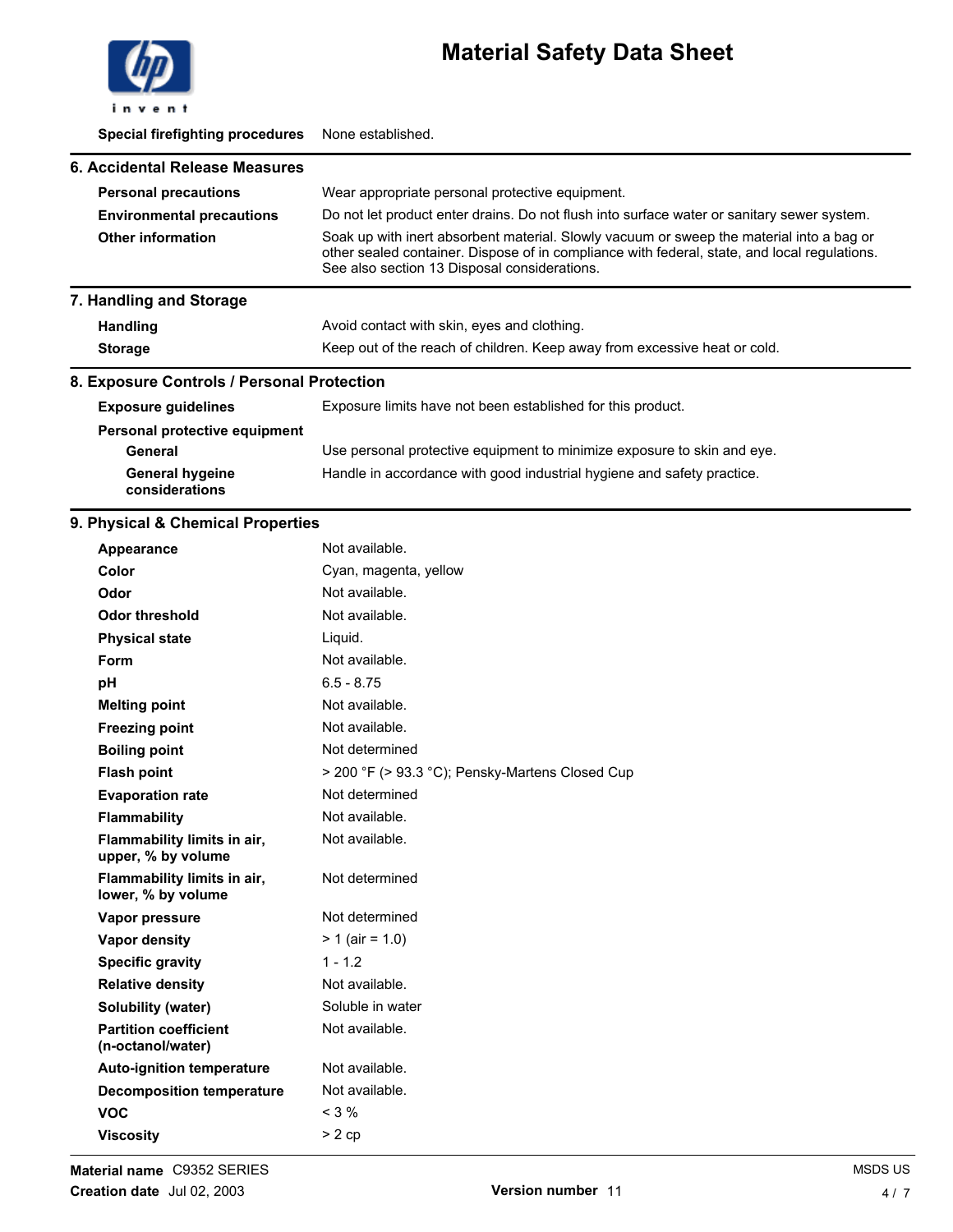

| 10. Chemical Stability & Reactivity Information       |                                                                                                                                                                                                                                                                                                                                                          |
|-------------------------------------------------------|----------------------------------------------------------------------------------------------------------------------------------------------------------------------------------------------------------------------------------------------------------------------------------------------------------------------------------------------------------|
| <b>Chemical stability</b>                             | Stable under recommended storage conditions.                                                                                                                                                                                                                                                                                                             |
| Incompatible materials                                | Incompatible with strong bases and oxidizing agents.                                                                                                                                                                                                                                                                                                     |
| <b>Hazardous decomposition</b><br>products            | Upon decomposition, this product may yield gaseous nitrogen oxides, carbon monoxide,<br>carbon dioxide and/or low molecular weight hydrocarbons.                                                                                                                                                                                                         |
| <b>Possibility of hazardous</b><br>reactions          | Will not occur.                                                                                                                                                                                                                                                                                                                                          |
| 11. Toxicological Information                         |                                                                                                                                                                                                                                                                                                                                                          |
| <b>Toxicological information</b>                      | Refer to Section 2 for potential health effects and Section 4 for first aid measures.                                                                                                                                                                                                                                                                    |
| 12. Ecological Information                            |                                                                                                                                                                                                                                                                                                                                                          |
| Persistence and degradability                         | Not available.                                                                                                                                                                                                                                                                                                                                           |
| 13. Disposal Considerations                           |                                                                                                                                                                                                                                                                                                                                                          |
| <b>Disposal instructions</b>                          | Dispose of in compliance with federal, state, and local regulations.<br>HP's Planet Partners (trademark) supplies recycling program enables simple, convenient<br>recycling of HP original inkjet and LaserJet supplies. For more information and to determine<br>if this service is available in your location, please visit http://www.hp.com/recycle. |
| 14. Transport Information                             |                                                                                                                                                                                                                                                                                                                                                          |
| <b>IATA</b>                                           |                                                                                                                                                                                                                                                                                                                                                          |
| Proper shipping name                                  | Not applicable                                                                                                                                                                                                                                                                                                                                           |
| <b>Hazard class</b>                                   | Not applicable                                                                                                                                                                                                                                                                                                                                           |
| UN number                                             | None                                                                                                                                                                                                                                                                                                                                                     |
| <b>Packing group</b>                                  | N/A                                                                                                                                                                                                                                                                                                                                                      |
| <b>Packaging exceptions</b>                           | None                                                                                                                                                                                                                                                                                                                                                     |
| Packaging non bulk                                    | None                                                                                                                                                                                                                                                                                                                                                     |
| Labels required                                       | None                                                                                                                                                                                                                                                                                                                                                     |
| General                                               | Not a dangerous good under United States DOT, IATA, ADR, IMDG, or RID.                                                                                                                                                                                                                                                                                   |
| 15. Regulatory Information                            |                                                                                                                                                                                                                                                                                                                                                          |
| <b>US federal regulations</b>                         | US TSCA 12(b): Does not contain listed chemicals.                                                                                                                                                                                                                                                                                                        |
| <b>CERCLA (Superfund) reportable quantity</b><br>None |                                                                                                                                                                                                                                                                                                                                                          |
|                                                       | Superfund Amendments and Reauthorization Act of 1986 (SARA)                                                                                                                                                                                                                                                                                              |
| <b>Hazard categories</b>                              | Immediate Hazard - No<br>Delayed Hazard - No<br>Fire Hazard - No<br>Pressure Hazard - No<br>Reactivity Hazard - No                                                                                                                                                                                                                                       |
| <b>Section 302 extremely</b><br>hazardous substance   | No                                                                                                                                                                                                                                                                                                                                                       |
| <b>Section 311 hazardous</b><br>chemical              | No                                                                                                                                                                                                                                                                                                                                                       |
| <b>International regulations</b>                      | All chemical substances in this HP product have been notified or are exempt from notification<br>under chemical substances notification laws in the following countries: US (TSCA), EU<br>(EINECS/ELINCS), Switzerland, Canada (DSL/NDSL), Australia, Japan, Philippines, South<br>Korea, New Zealand, and China.                                        |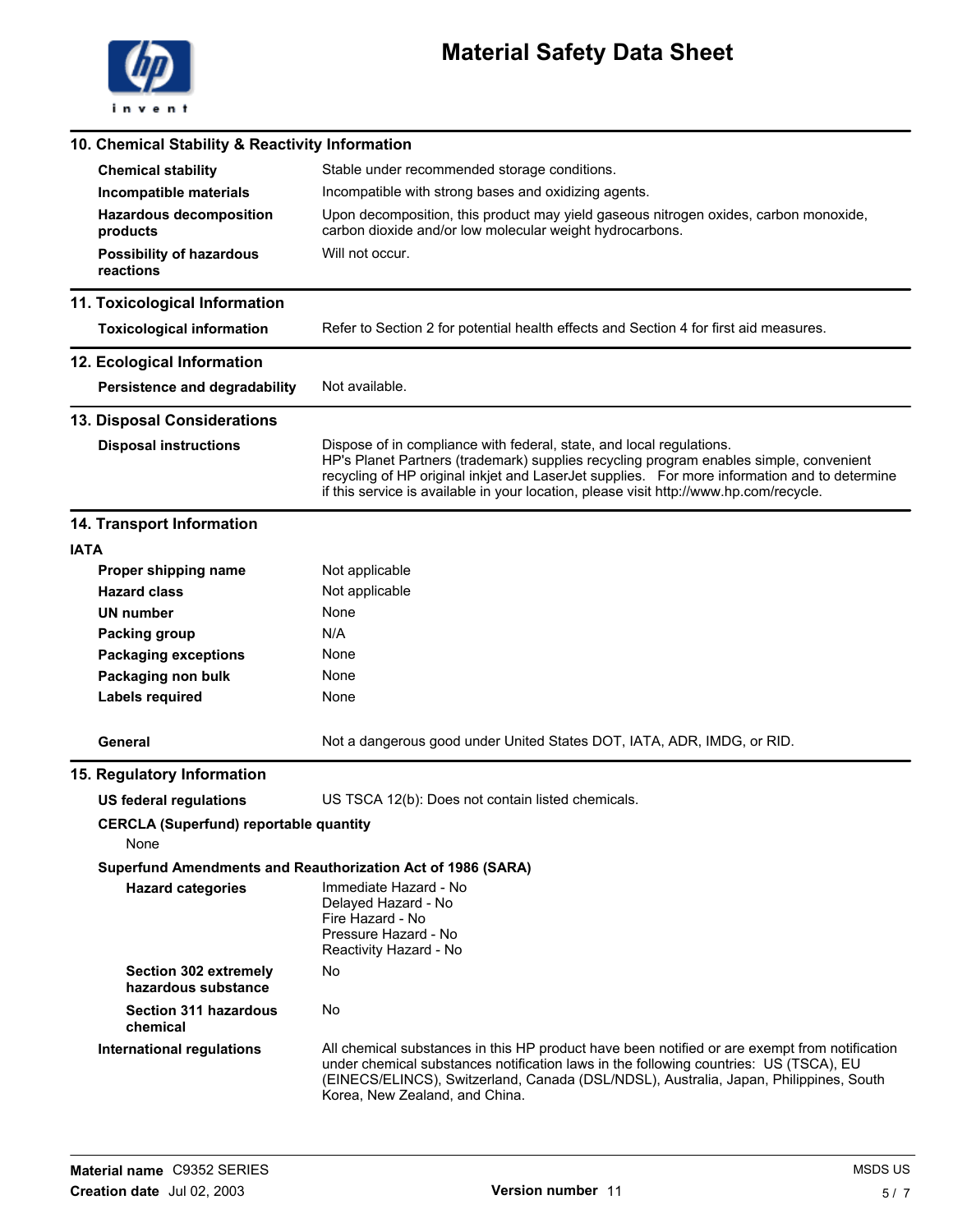



#### State regulations

US - Pennsylvania RTK - Hazardous Substances: Listed substance

| 2-pyrrolidone (616-45-5)<br>'.isted.<br>Ammonium nitrate (6484-52-2)<br>_isted. |  |
|---------------------------------------------------------------------------------|--|
|                                                                                 |  |

# 16. Other Information

| HMIS <sup>®</sup> ratings       | Health: 1<br>Flammability: 1<br>Physical hazard: 0                                                                                                                                                                                                                                                                                                                                                                                                                                                                                                             |
|---------------------------------|----------------------------------------------------------------------------------------------------------------------------------------------------------------------------------------------------------------------------------------------------------------------------------------------------------------------------------------------------------------------------------------------------------------------------------------------------------------------------------------------------------------------------------------------------------------|
| <b>NFPA ratings</b>             | Health: 1<br>Flammability: 1<br>Instability: 0                                                                                                                                                                                                                                                                                                                                                                                                                                                                                                                 |
| <b>Issue date</b>               | Oct 28 2009 9:28PM                                                                                                                                                                                                                                                                                                                                                                                                                                                                                                                                             |
| <b>Revision</b>                 | 9                                                                                                                                                                                                                                                                                                                                                                                                                                                                                                                                                              |
| <b>Replaces sheet dated</b>     | Mar 26 2009 4:46PM                                                                                                                                                                                                                                                                                                                                                                                                                                                                                                                                             |
| <b>Manufacturer information</b> | Hewlett-Packard Company<br>1000 NE Circle Boulevard<br>Corvallis, OR 97330-4239 US<br>(Direct) 1-503-494-7199<br>(Toll-free within the US) 1-800-457-4209                                                                                                                                                                                                                                                                                                                                                                                                      |
| <b>Other information</b>        | This MSDS was prepared in accordance with USA OSHA Hazard Communications regulation<br>(29 CFR 1910.1200).                                                                                                                                                                                                                                                                                                                                                                                                                                                     |
| <b>Disclaimer</b>               | This Safety Data Sheet document is provided without charge to customers of Hewlett-Packard<br>Company. Data is the most current known to Hewlett-Packard Company at the time of<br>preparation of this document and is believed to be accurate. It should not be construed as<br>guaranteeing specific properties of the products as described or suitability for a particular<br>application. This document was prepared to the requirements of the jurisdiction specified in<br>Section 1 above and may not meet regulatory requirements in other countries. |
| <b>MSDS</b> sections updated    | 11. Toxicological Information: Toxicological information<br>14. Transport Information: General                                                                                                                                                                                                                                                                                                                                                                                                                                                                 |